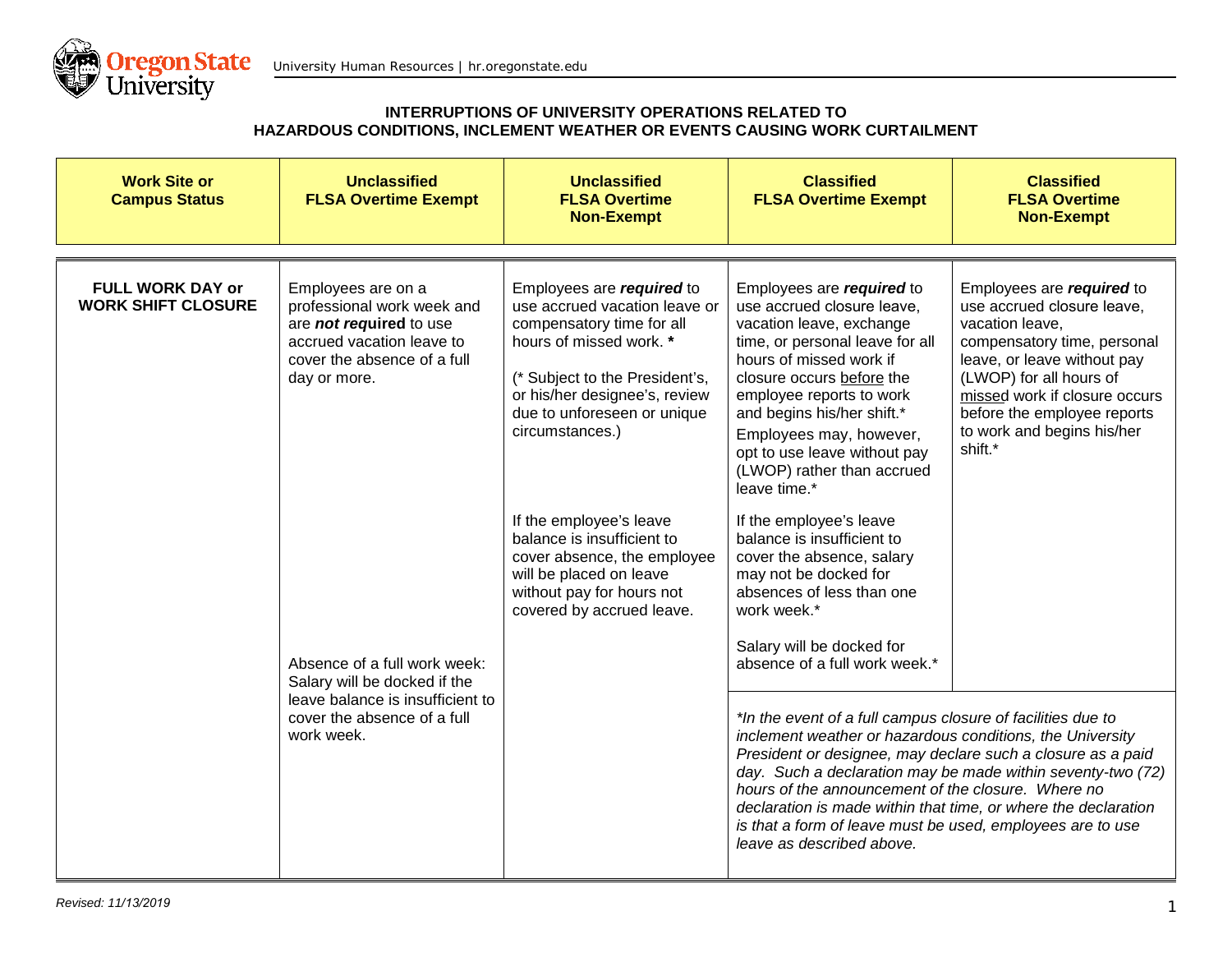

| <b>Work Site or</b><br><b>Campus Status</b>                         | <b>Unclassified</b><br><b>FLSA Overtime Exempt</b>                                                                                                                                                                                                                                                                                                                                                                                                                                                                                                                             | <b>Unclassified</b><br><b>FLSA Overtime</b><br><b>Non-Exempt</b> | <b>Classified</b><br><b>FLSA Overtime Exempt</b>                                                                                                                                                                                                                                                                                                                                                                                                                                                                                                                                                                                                                                       | <b>Classified</b><br><b>FLSA Overtime</b><br><b>Non-Exempt</b> |
|---------------------------------------------------------------------|--------------------------------------------------------------------------------------------------------------------------------------------------------------------------------------------------------------------------------------------------------------------------------------------------------------------------------------------------------------------------------------------------------------------------------------------------------------------------------------------------------------------------------------------------------------------------------|------------------------------------------------------------------|----------------------------------------------------------------------------------------------------------------------------------------------------------------------------------------------------------------------------------------------------------------------------------------------------------------------------------------------------------------------------------------------------------------------------------------------------------------------------------------------------------------------------------------------------------------------------------------------------------------------------------------------------------------------------------------|----------------------------------------------------------------|
| <b>FULL WORK DAY or</b><br><b>WORK SHIFT CLOSURE</b><br>(continued) | An employee authorized to work at home or off-site is not<br>required to use leave, compensatory time, or leave without<br>pay (LWOP) during the hours/day of closure.<br>For Non-Teaching Unclassified Staff, a Remote Work<br>Agreement must be on file with the Office of Human<br>Resources prior to working off-site, unless the supervisor has<br>provided expressed permission prior to closure.<br>An employee designated "Essential" and required to report to<br>work during a closure will be paid at his/her regular pay rate<br>during the hours/days of closure. |                                                                  | Working from home or off site is not permitted unless there is<br>a Remote Work Agreement on file with the Office of Human<br>Resources prior to working off-site.                                                                                                                                                                                                                                                                                                                                                                                                                                                                                                                     |                                                                |
|                                                                     |                                                                                                                                                                                                                                                                                                                                                                                                                                                                                                                                                                                |                                                                  | An employee designated "Essential" and required to report to<br>work during a closure will be paid at 1.5 times his/her regular<br>pay rate (penalty pay) during the hours/days of closure.<br>A "Non-Essential" employee who reports to work and begins<br>his/her work shift before a closure is announced is not<br>required to use accrued leave and will be paid for the duration<br>of their shift, whether or not the employee works the<br>remainder of their shift. A "Non-Essential" employee who<br>reports to work and is allowed to work any portion of their work<br>shift after a closure is announced will be paid at regular rate<br>during the hour/days of closure. |                                                                |
|                                                                     | Makeup time or use of sick leave is not permitted. Sick leave<br>may be used only for pre-approved medical<br>appointments/absences scheduled prior to closure.                                                                                                                                                                                                                                                                                                                                                                                                                |                                                                  | Makeup time or use of sick leave is not permitted. Sick leave<br>may be used only for pre-approved medical<br>appointments/absences scheduled prior to closure.                                                                                                                                                                                                                                                                                                                                                                                                                                                                                                                        |                                                                |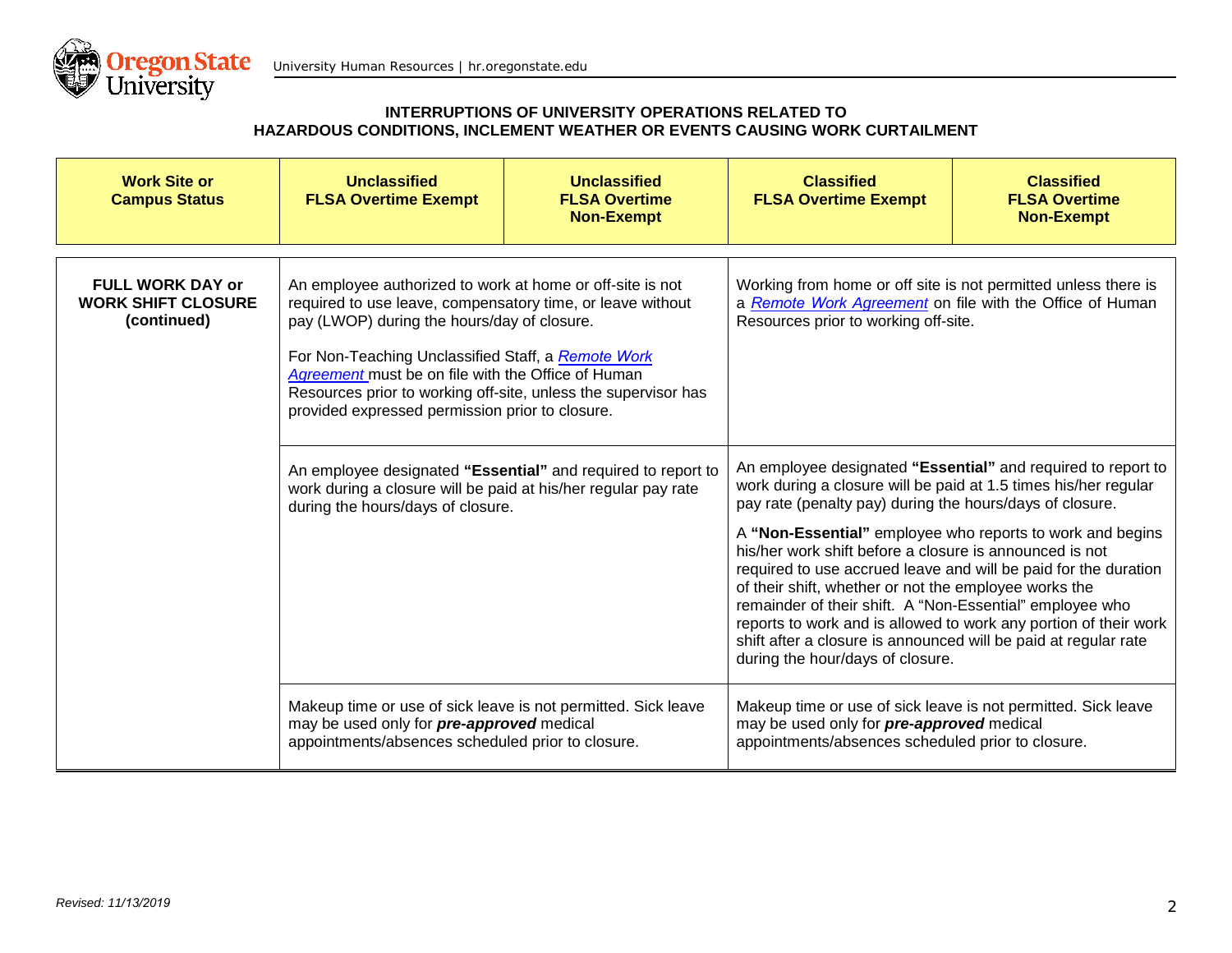

| <b>Work Site or</b><br><b>Campus Status</b>     | <b>Unclassified</b><br><b>FLSA Overtime Exempt</b>                                                                                                                                                                                                                                                                                                                                  | <b>Unclassified</b><br><b>FLSA Overtime</b><br><b>Non-Exempt</b>                                                                                                                                                                                                                                            | <b>Classified</b><br><b>FLSA Overtime Exempt</b>                                                                                                                                                                                                                                                                                             | <b>Classified</b><br><b>FLSA Overtime</b><br><b>Non-Exempt</b>                                                                                                                                                                                                                                         |
|-------------------------------------------------|-------------------------------------------------------------------------------------------------------------------------------------------------------------------------------------------------------------------------------------------------------------------------------------------------------------------------------------------------------------------------------------|-------------------------------------------------------------------------------------------------------------------------------------------------------------------------------------------------------------------------------------------------------------------------------------------------------------|----------------------------------------------------------------------------------------------------------------------------------------------------------------------------------------------------------------------------------------------------------------------------------------------------------------------------------------------|--------------------------------------------------------------------------------------------------------------------------------------------------------------------------------------------------------------------------------------------------------------------------------------------------------|
| <b>DELAYED</b><br><b>OPENING</b>                | Employees are not required<br>to use vacation leave for<br>hours of missed work due to<br>a delayed opening.                                                                                                                                                                                                                                                                        | Employees are required to<br>use accrued vacation leave or<br>compensatory time for all<br>hours of missed work.<br>If the employee's leave<br>balance is insufficient to<br>cover the absence, the<br>employee will be placed on<br>leave without pay (LWOP) for<br>hours not covered by accrued<br>leave. | Employees are required to<br>use accrued closure leave,<br>vacation leave, exchange<br>time, or personal leave, or<br>may elect to use leave<br>without pay (LWOP) for all<br>hours of missed.<br>If the employee's leave<br>balance is insufficient to<br>cover the absence due to<br>closure, the employee's<br>salary will not be docked. | Employees are required to<br>use accrued closure leave,<br>vacation leave,<br>compensatory time, personal<br>leave, or leave without pay<br>(LWOP) for all hours of<br>missed work due to delayed<br>opening that occurred before<br>the employee reported to<br>work and began his/her work<br>shift. |
| <b>DELAYED</b><br><b>OPENING</b><br>(continued) | An employee authorized to work at home or off-site is not<br>required to use leave, compensatory time, or LWOP during<br>the hours/day of closure.<br>For Non-Teaching Unclassified Staff, a Remote Work<br>Agreement must be on file with the Office of Human<br>Resources prior to working off-site, unless the supervisor has<br>provided expressed permission prior to closure. |                                                                                                                                                                                                                                                                                                             | Working from home or off site is not permitted unless there is<br>a Remote Work Agreement on file with the Office of Human<br>Resources prior to working off-site.                                                                                                                                                                           |                                                                                                                                                                                                                                                                                                        |
|                                                 | Makeup time or use of sick leave is not permitted.<br>Sick leave may be used only for pre-approved medical<br>appointments/absences scheduled prior to closure.                                                                                                                                                                                                                     |                                                                                                                                                                                                                                                                                                             | Makeup time or use of sick leave is not permitted.<br>Sick leave may be used only for pre-approved medical<br>appointments/absences scheduled prior to closure.                                                                                                                                                                              |                                                                                                                                                                                                                                                                                                        |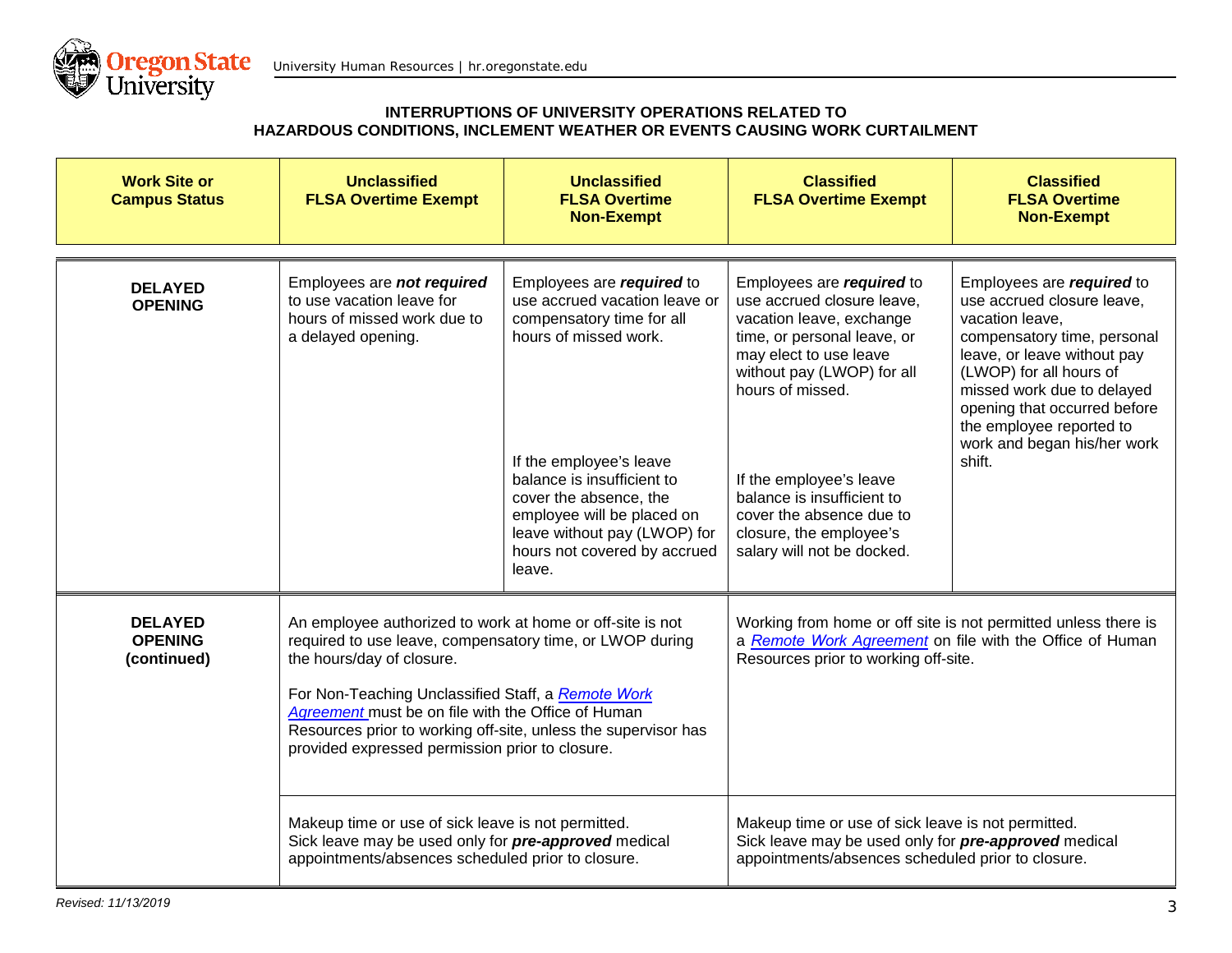

| <b>Work Site or</b><br><b>Campus Status</b>                                                                                                            | <b>Unclassified</b><br><b>FLSA Overtime Exempt</b>                                                                                                                                                                                                                                                                                                                                  | <b>Unclassified</b><br><b>FLSA Overtime</b><br><b>Non-Exempt</b>                                                                                                                                      | <b>Classified</b><br><b>FLSA Overtime Exempt</b>                                                                                                                                                                    | <b>Classified</b><br><b>FLSA Overtime</b><br><b>Non-Exempt</b>  |
|--------------------------------------------------------------------------------------------------------------------------------------------------------|-------------------------------------------------------------------------------------------------------------------------------------------------------------------------------------------------------------------------------------------------------------------------------------------------------------------------------------------------------------------------------------|-------------------------------------------------------------------------------------------------------------------------------------------------------------------------------------------------------|---------------------------------------------------------------------------------------------------------------------------------------------------------------------------------------------------------------------|-----------------------------------------------------------------|
| <b>CLOSURE AFTER</b><br><b>BEGINNING OF WORK DAY</b><br>or WORK SHIFT                                                                                  | If a closure occurs after the employee reports to work, the<br>employee is paid for the remainder of the scheduled work day;<br>use of leave is not required.                                                                                                                                                                                                                       |                                                                                                                                                                                                       | If a closure occurs after the employee reports to work, the<br>employee is paid for the remainder of his/her shift; use of<br>leave or leave without pay (LWOP) is not required.                                    |                                                                 |
|                                                                                                                                                        |                                                                                                                                                                                                                                                                                                                                                                                     | If the employee leaves work<br>prior to a closure, the<br>employee is required to use<br>accrued leave for the time<br>between when he/she left<br>work and the time the closure<br>went into effect. | required to use accrued leave for the time between when<br>he/she left work and the time the closure went into effect.                                                                                              | If the employee leaves work prior to a closure, the employee is |
| <b>CLOSURE AFTER</b><br><b>BEGINNING OF WORK</b><br><b>DAY/SHIFT</b><br>(continued)                                                                    | An employee authorized to work at home or off-site is not<br>required to use leave, compensatory time, or LWOP during<br>the hours/day of closure.<br>For Non-Teaching Unclassified Staff, a Remote Work<br>Agreement must be on file with the Office of Human<br>Resources prior to working off-site, unless the supervisor has<br>provided expressed permission prior to closure. |                                                                                                                                                                                                       | Working from home or off site is not permitted unless there is<br>a Remote Work Agreement on file with the Office of Human<br>Resources prior to working off-site.                                                  |                                                                 |
|                                                                                                                                                        | An employee designated "Essential" and required to remain<br>at work after a closure goes into effect will be paid at his/her<br>regular pay rate for the remainder of his/her work shift.                                                                                                                                                                                          |                                                                                                                                                                                                       | An employee designated "Essential" and required to remain<br>at work after a closure goes into effect will be paid at 1.5 times<br>his/her regular rate or pay (penalty pay) for the remainder of<br>his/her shift. |                                                                 |
| Makeup time or use of sick leave is not permitted.<br>Sick leave may be used only for pre-approved medical<br>appointments scheduled prior to closure. |                                                                                                                                                                                                                                                                                                                                                                                     |                                                                                                                                                                                                       | Makeup time or use of sick leave is not permitted.<br>Sick leave may be used only for pre-approved medical<br>appointments scheduled prior to closure.                                                              |                                                                 |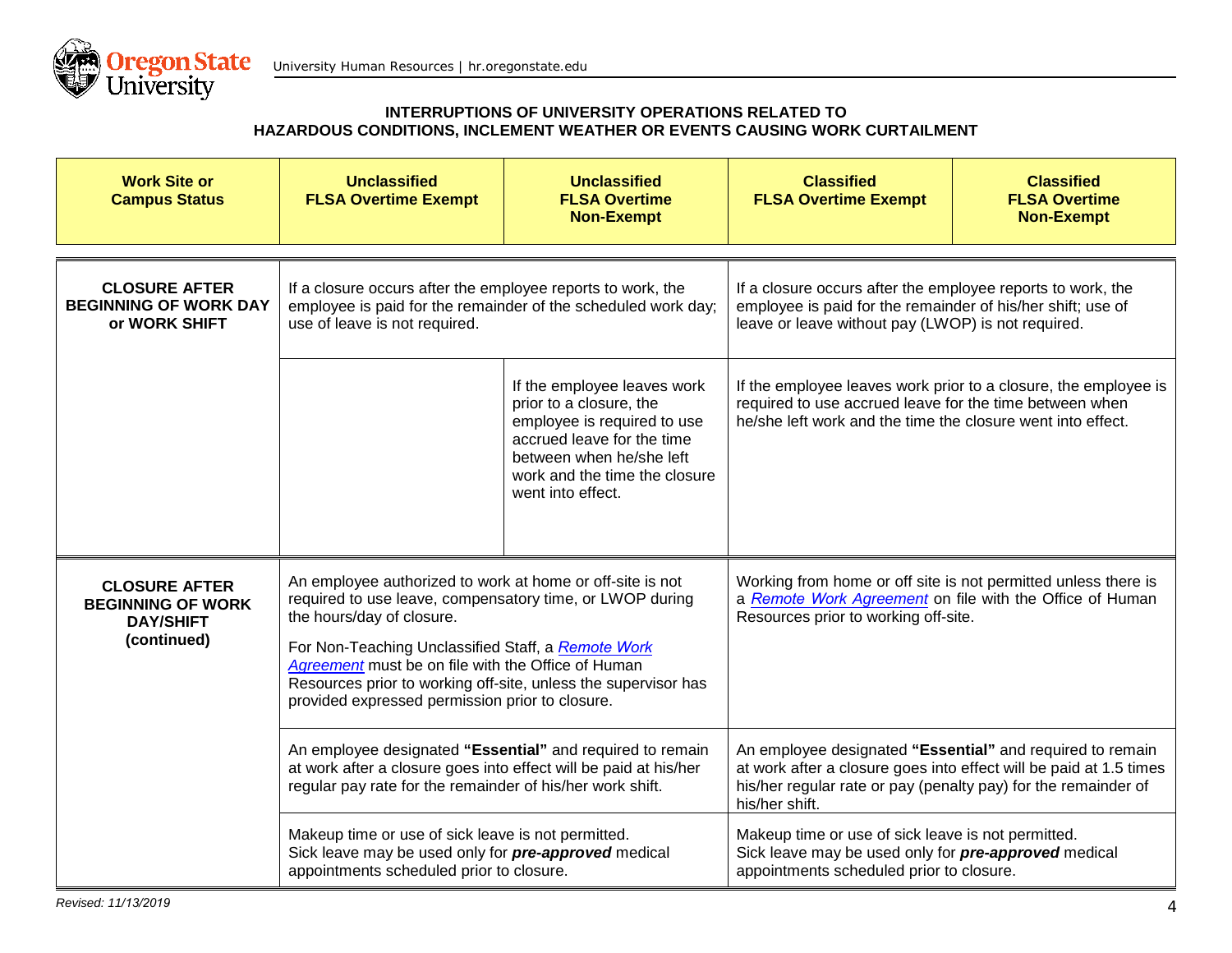

|                                        | Employees who do not report                                                                                                                                                                                                                                                                                                                                                                                          |                                                                                                                                                                                                                                          |                                                                                                                                                                                                                                                                                                                                                                                                                                                         |                                                                                                                                                               |
|----------------------------------------|----------------------------------------------------------------------------------------------------------------------------------------------------------------------------------------------------------------------------------------------------------------------------------------------------------------------------------------------------------------------------------------------------------------------|------------------------------------------------------------------------------------------------------------------------------------------------------------------------------------------------------------------------------------------|---------------------------------------------------------------------------------------------------------------------------------------------------------------------------------------------------------------------------------------------------------------------------------------------------------------------------------------------------------------------------------------------------------------------------------------------------------|---------------------------------------------------------------------------------------------------------------------------------------------------------------|
| <b>UNIVERSITY</b><br><b>NOT CLOSED</b> | to work at all or report to work<br>4 hours or more after the start<br>of their work day are<br>required to use accrued<br>vacation leave for all hours of<br>absence.<br>If the employee's leave<br>balance is insufficient to<br>cover absence, salary is not<br>docked for hours of unpaid<br>leave if the absence is less<br>than one work week.                                                                 | Employees are required to<br>use accrued vacation leave or<br>compensatory time for all<br>hours of absence.<br>If the employee's leave<br>balance is inadequate to<br>cover absence, the employee<br>is placed on leave without<br>pay. | Employees are required to<br>use accrued vacation leave,<br>exchange time, or personal<br>leave, or may elect to use<br>leave without pay (LWOP) for<br>all hours of absence.<br>If the employee's leave<br>balance is insufficient to<br>cover absence, salary is not<br>docked for hours of unpaid<br>leave if the absence is less<br>than one work week.                                                                                             | Employees are required to<br>use accrued vacation leave,<br>compensatory time, personal<br>leave, or leave without pay<br>(LWOP) for all hours of<br>absence. |
| Notes:                                 | An employee authorized to work at home or off-site is not<br>required to use leave, compensatory time, or LWOP during<br>the hours/day of closure.<br>For Non-Teaching Unclassified Staff, a Remote Work<br>Agreement must be on file with the Office of Human<br>Resources prior to working off-site, unless the supervisor has<br>provided expressed permission prior to closure.<br>Makeup time is not permitted. |                                                                                                                                                                                                                                          | Working from home or off site is not permitted unless there is<br>a Remote Work Agreement on file with the Office of Human<br>Resources prior to working off-site.<br>If employee reports to work within two hours of their start time,<br>makeup time may be scheduled within 60 days of missed<br>time, provided makeup does not require payment of overtime<br>(compensatory time/exchange time for exempt status).<br>Makeup time is not permitted. |                                                                                                                                                               |

This matrix applies to regular, irregular, and flexible work schedules.

Employees on an approved leave (FMLA/OFLA or Vacation) or on a reduced work schedule should contact their supervisor or the Office of Human Resources for assistance.